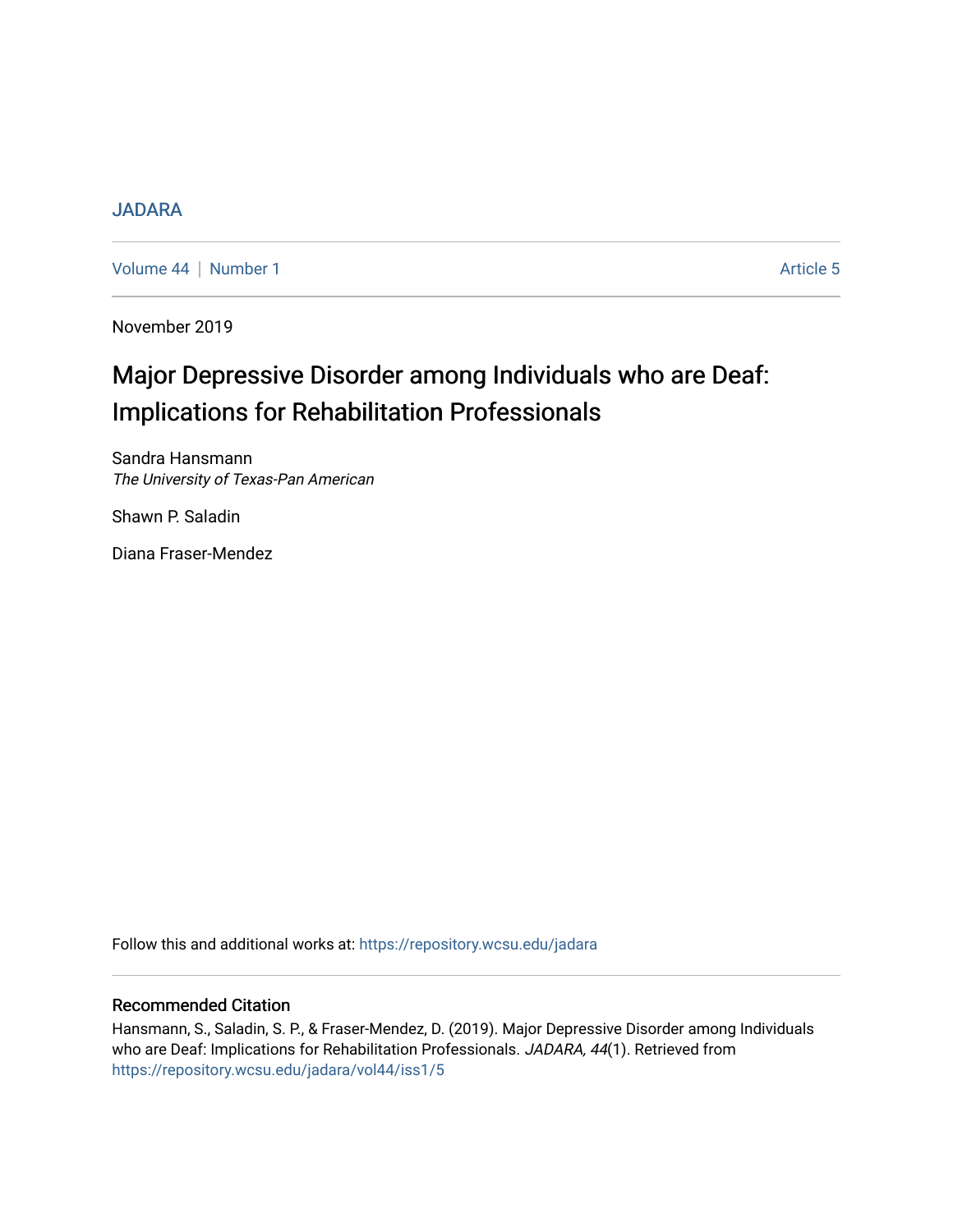Major Depressive Disorder among Individuals who are Deaf: Implications for Rehabilitation Professionals Hansmann et al.: Major Depressive Disorder among Individuals who are Deaf: Implica

## Sandra Hansmann, Ph.D., CRC Shawn P. Saladin, Ph.D., CRC, CPM Diana Fraser-Mendez, M.S., CRC

The University of Texas-Pan American

#### **Abstract**

Major Depressive Disorder (MDD) is a potentially disabling condition which adversely affects psychosocial functioning in the lives of many people. Individuals who are prelingually and/or profoundly Deaf are especially at risk of misdiagnoses, which in turn may prevent them from receiving the treatment needed to reach their full potential in independent living or vocational rehabilitation. This article reviews general depressive symptomology, followed by a discussion of challenges associated with diagnosing MDD in individuals who are Deaf. Suggestions for therapeutic interventions are also included. The article concludes with a summary of the implications of Deafness and MDD for independent living and vocational rehabilitation.

#### Keywords: deafness, depression, assessment, rehabilitation, independent living

Major Depressive Disorder (MDD) is a significant mental health disorder affecting people of all ages, ethnicities, and economic statuses, including individuals who are Deaf<sup>1</sup>. According to the U.S. National Institute of Mental Health (NIMH), about 14.8 million adults of all hearing statuses are diagnosed with MDD, and it is a leading cause of disability for people ages 15 to 44. The median age of onset is 32 years, and women are twice as likely as men to develop MDD, yet men are at a higher risk for suicide (NIMH, 2008). MDD has notable economic impact, costing about \$43.7 billion per year. Of this estimate, approximately \$23.8 billion results from absenteeism from work and reduced productivity during depressive episodes (Dardennes et al. 2000).

### General Depressive Symptomology

In general, the symptoms of depression include changes in appetite, weight, sleep, and psychomotor activity; decreased energy; feelings of worthlessness or guilt; difficulty thinking, concentrating, or making decisions; or recurrent suicidal ideation (DSM-IV-TR; American Psychological Association

<sup>1</sup> Readers may assume that in the context of this article, the authors use the term "Deaf to refer to individuals with prelingual and/or severe to profound hearing loss and who may identif themselves as members of Deaf culture.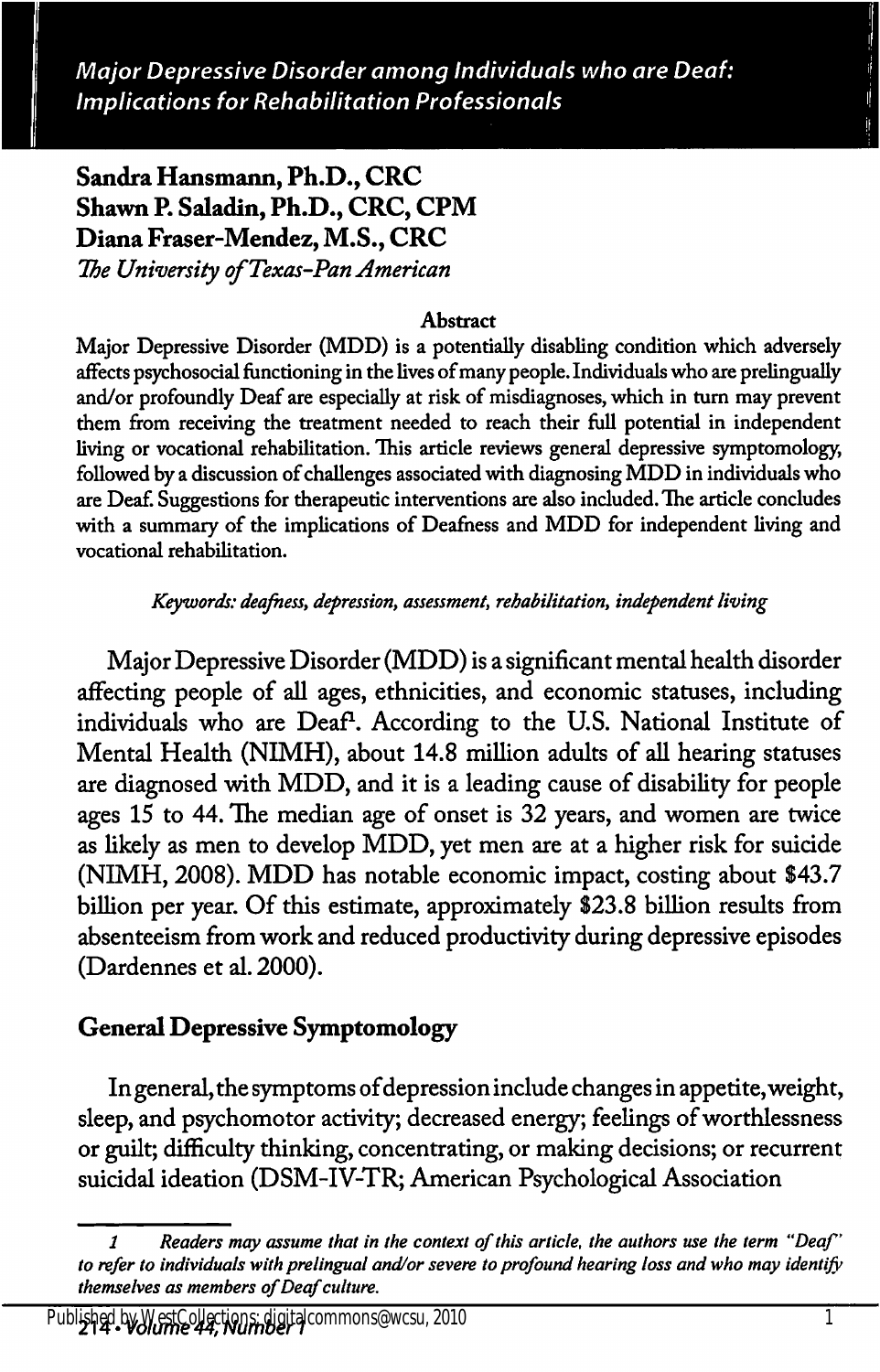#### *JADARA, Vol. 44, No. 1 [2010], Art. 5*

[APA], 2000). People experiencing major depressive episodes exhibit low mood and anhedonia as well as the inability to be interested in or experience pleasure in activities they formerly found pleasurable. In addition, people diagnosed with MDD may experience shorter life spans and be more prone to other medical illnesses. In particular, older patients with severe lengthy episodes of depression and anxiety have higher risk for persistent symptoms, as are individuals with avoidant coping styles (Enns & Cox, 2005).

### Diagnostic Criteria

According to the Diagnostic and Statistical Manual of Mental Disorders-4<sup>th</sup> Edition-Text Revision (DSM-IV-TR; American Psychological Association [APA], 2000), MDD is characterized by one or more major depressive episodes, which is defined as at least two weeks of depressed mood or loss of interest, accompanied by at least four additional symptoms of depression, and not due to a general medical condition or the physiological effects of a substance. An MDD episode may develop over days or weeks and may include symptoms such as anxiety and mild depression which may last for months before the onset of a full major depressive episode. Clinically significant distress or impairment in social, occupational, or other important areas of functioning must accompany each episode (DSM-IV-TR; APA, 2000). MDD symptomology varies from person to person, and may include recurrent episodes that last for months to a lifetime, but to meet the full criteria for a major depressive episode, symptoms must persist for two or more years (Hensley, Nadiga, & Uhlenhuth, 2004).

### Assessing Depression in Deaf Populations

For a variety of reasons, assessing depression- whether MDD or related diagnoses- with people who are prelingually and/or severely to profoundly Deaf is challenging. These individuals make up a historically misunderstood population. In 1969, Denmark and Elderidge found that in many cases, mental health professionals tended to attribute symptoms of depression to an individual's hearing loss when the hearing loss was in fact not causal. Yet in others cases, professionals incorrectly identified the communication difficulties associated with hearing loss as signs of mental illness. In a later related study, Denmark (1985) found that only 3.6% of Deaf individuals referred for mental health services actually had a psychiatric abnormality.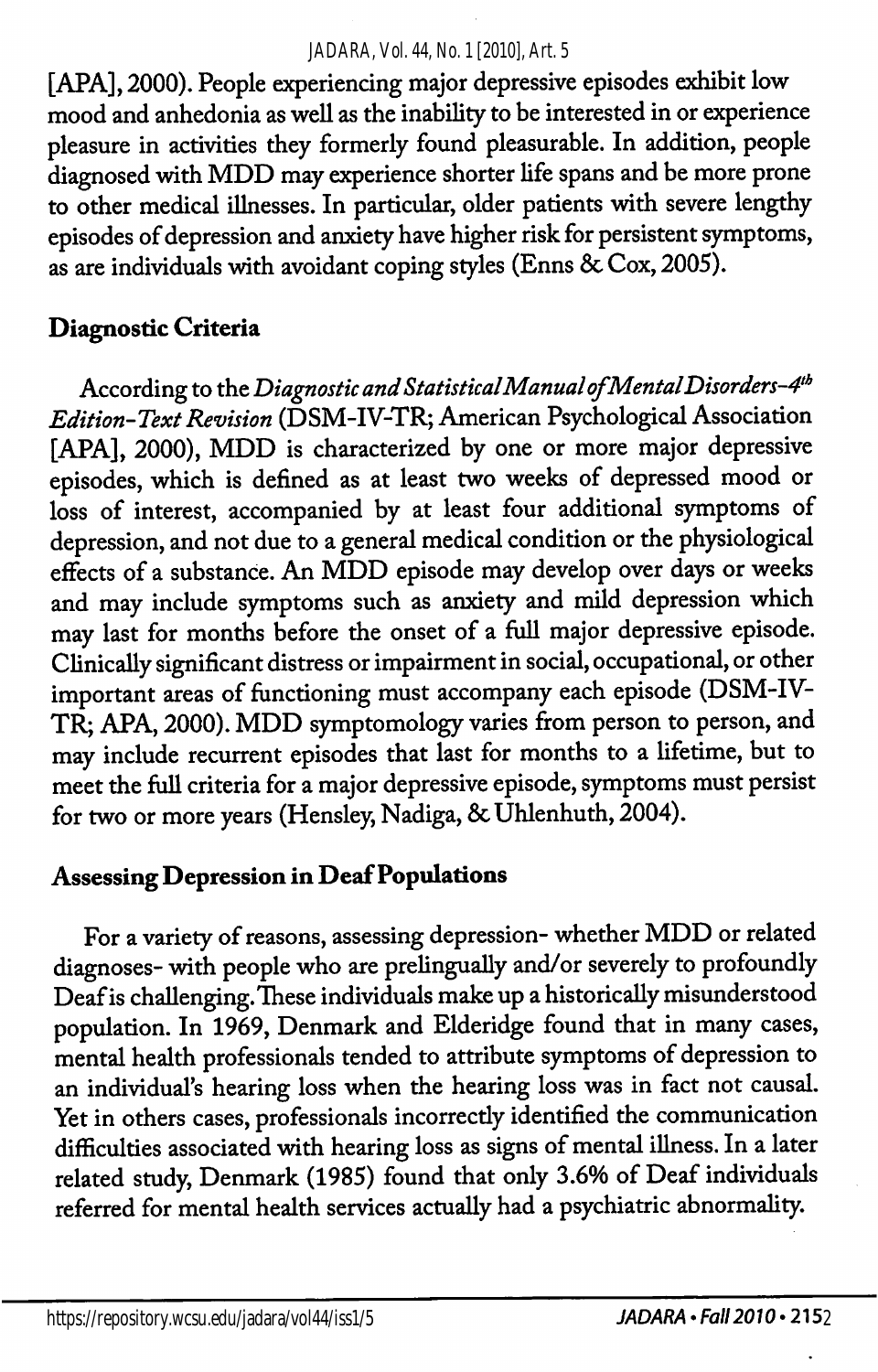Due to the current lack of laboratory tests for MDD, physicians generally rely on physical exams, the clients' self-reports, any behavioral reports given by relatives or friends, and mental status exams (MSE) or interviews. Yet, even well-qualified professionals working with Deaf individuals often find their depressive symptomology notably different than that of hearing people. For example, hearing clients typically experience guilt, reproach, and other forms of self-deprecation, while Deaf clients typically exhibit more agitation with projective hostile and aggressive feelings (Kvam, Loeb, 8c Tambs, 2007; Scheetz, 2004). Thus, it is not unusual for Deaf individuals to remain undiagnosed or to be diagnosed differentially as "not otherwise specified" (Black & Glickman, 2006). As a further complication, Zazove, Meador, Aikens, Nease, & Gorenflo (2006) note that the Deaf community as a whole has been reluctant to acknowledge depression and people diagnosed with it, possibly resulting in significant stigma.

# Selecting Assessment Instruments

Despite the preference for MSE interviews noted above (APA, 2000), information obtained from primarily verbal assessments is often not appropriate for diagnosing Deaf clients because they tend to measure the person's linguistic limitations rather the symptoms of interest (Mounty 8c Martin, 2005; Weinstock 8c Mounty, 2005). In addition. Deaf adults have also expressed concerns about how interpreters convey the personal information needed to facilitate diagnosis and therapy (Andrews, Leigh, 8c Weiner, 2004). However, standardized assessments also present difficulties for people who are Deaf. Issues such as low English literacy levels and limited life experiences, limited accessibility in American Sign Language (ASL), and non-Deaf normative groups are just a few factors that limit the use of standardized assessments for people who are Deaf (Black 8c Glickman, 2006; DeVinney 8c Murphy, 2002; Mounty 8c Martin, 2005; Zazove et al., 2006). Thus, an approach to evaluation in which standardized instruments are only a part of a more holistic assessment is advisable (Saladin, 2008), although not always practicable.

# Recommended Instruments

When standardized instruments are required or preferred, the literature recommends several. As an initial starting point. Black and Glickman (2006) suggest using the Allen Cognitive Level Screen (ACL; Allen, 1990) as a tool for assessing any intellectual limitations that could influence an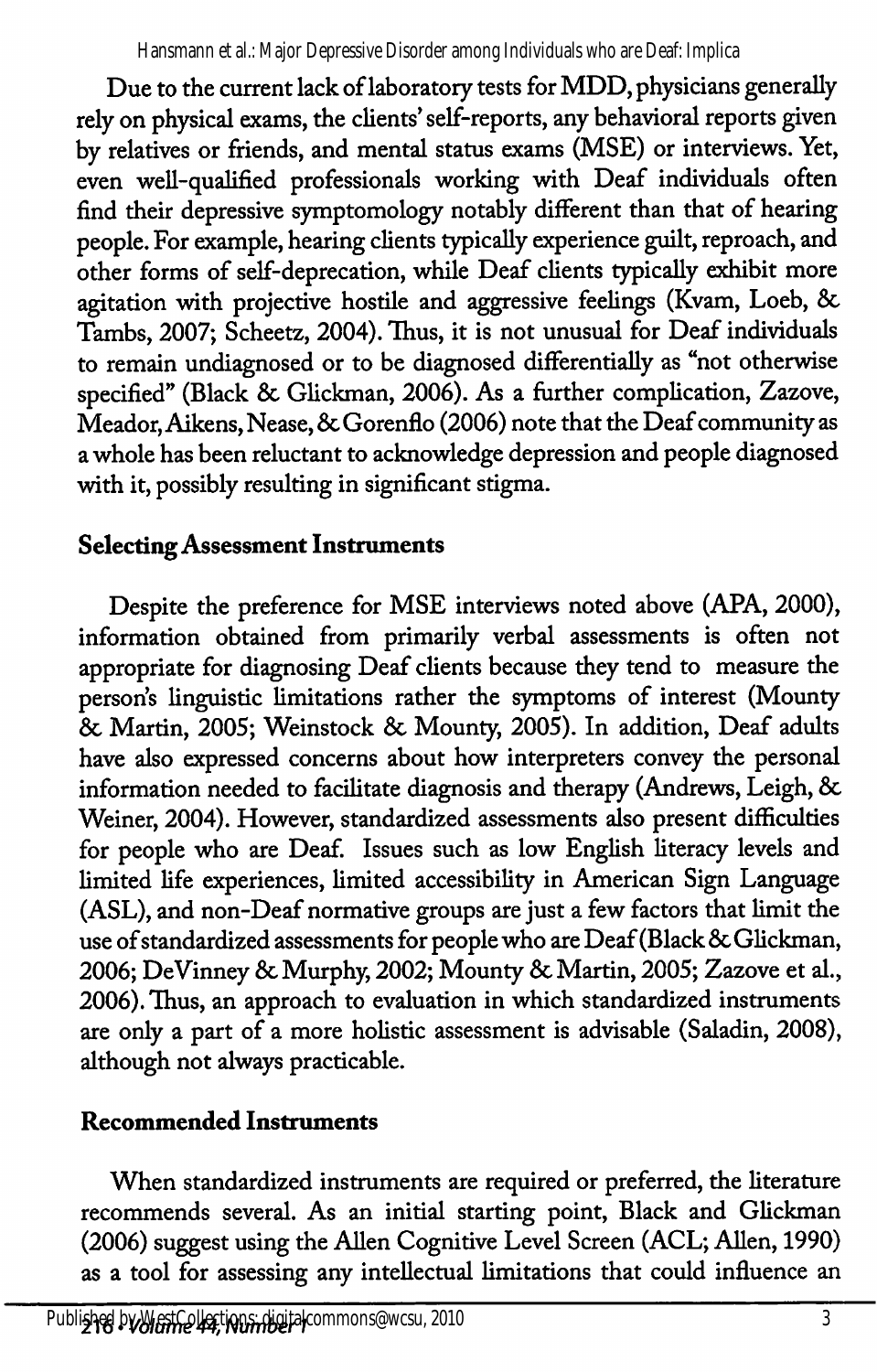#### *JADARA, Vol. 44, No. 1 [2010], Art. 5*

accurate diagnosis of depression. The ACL was designed to specifically assess intelligence in individuals who are prelingually Deaf and use ASL as their primary language. In validation studies, its validity and an interrater reliability were between 0.90 and 0.99. The ACL correlates well with Wechsler Adult Intelligence Test (Wechsler, 1981; Wechsler, 1997), particularly in subtests for block design, object assembly, performance  $IQ_1$ , and fimctional abilities (Black 8c Glickman, 2006).

The Zung Self-Rated Depression Scale (ZSDS; Zung, 1965) is an appropriate instrument for assessing depression in prelingually Deaf clients who use ASL. It is available in both written and ASL formats (ZSDS-W and ZSDS-S, respectively). The ZSDS-W is useful for people with higher literacy, while the ZSDS-S is best for individuals with lower English literacy (Zazove, et al 2006). Notably, the ZSDS correlates highly with the Beck Depression Inventory-II (BDI-II; Beck, Steer, & Brown, 1996), a common instrument used with hearing populations. The Allen Cogmtive Level Screen (ACL; Allen, 1990) is a helpful tool for clarifying which version of the ZSDS to use, according to Black and Glickman (2006)

The Diagnostic Inventory for Depression (DID; Zimmerman, Sheeran, 8c Young, 2004) is another useful measure. It is a reliable self-report scale based on the DSM-IV symptom criteria for a major depressive episode, as well as psychosocial impairment due to depression and subjective quality of life. It differs from other instruments used for diagnosing depression because it assesses symptom persistence and duration, as well as symptom severity. Because it is easily translated into ASL, it is an appropriate instrument for people who are prelingually Deaf (Zimmerman, Sheeran, & Young, 2004).

### Therapeutic Options

Individuals who are Deaf with MDD can have difficulty accessing appropriate treatment and may face limited therapeutic options due to lack of qualified interpreter services, problems with professional sensitivity and knowledge of Deaf culture, availability of telecommunications, privacy, participation in service provision and assessment (DeVinney & Murphy, 2002). Yet despite these barriers, two therapeutic options are noteworthy.

Perhaps most promisingly, research suggests behavioral therapy is effective for clients who are Deaf and diagnosed with MDD (Graham & Martin, 2001; Hindley 8c Kitson, 2000). In general, behavioral approaches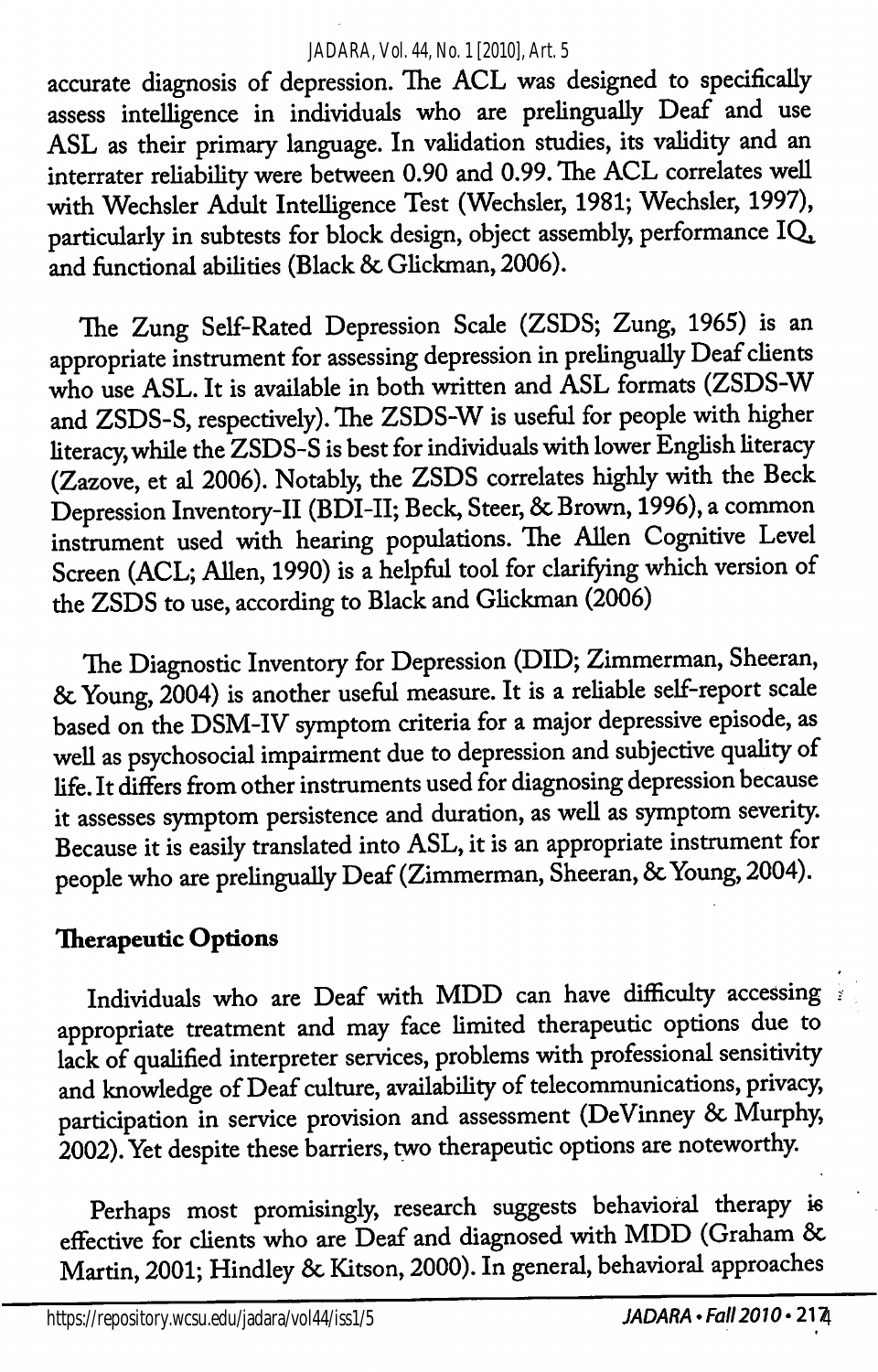avoid abstract concepts that don't translate well in ASL and focus instead on concrete, attainable goals with quantifiable outcomes. For instance, instead of a vague objective such as "better communication," specific behavior goals such as "The client will wear hearing aids for six hours a day" are typically determined. Graham and Martin (2001) note that behavior therapy allows goals to be broken down into achievable steps, with an emphasis on strengths rather than deficits (e.g. "The client will practice relaxation techniques" rather than "He cannot relax"). In addition, Hindley and Kitson (2000) suggest the positive reinforcement common to behavioral therapy can help clients committed to treatment.

Taking a somewhat different view, Hensley, Nadiga, and Uhlenhuth (2004) and Enns and Cox (2005) note that many people diagnosed with MDD have an increased awareness of their depressed mood, which perpetuates their depressive symptoms and interferes with their ability to adopt new behaviors and engage in problem solving. These authors suggest that cognitive therapy (CT), which addresses faulty thinking patterns, may best alleviate symptoms of MDD (Enns & Cox, 2005; Hensley et al., 2004). CT shares many key characteristics with behawor therapy, and is straightforward, problem focused, and relatively short term (Corey, 2009; Sharf, 2007). It has a heavy emphasis on learning and practical coping strategies (Corey, 2009; Enns & Cox, 2005) that translate well in ASL and have immediate therapeutic results.

# Implications for Independent Living

Living with MDD has critical implications for people who are Deaf, and especially for elderly Deaf individuals. With therapeutic intervention, many people diagnosed with MDD function well, and have litde to no difficulties with their activities of daily living (ADLs). However, individuals who are Deaf may experience higher levels of risk and disruption in ADLs than the hearing population. Wemgren-Elgstrom, Dehlin, and Iwarsson (2003) found that people with more severe hearing losses reported significantly higher levels of depression, lower physical health, increased limitations in their ADLs, and a greater degree of fair or poor self-rated mental health.

In a related study. Black and Glickman (2006) found that Deaf individuals diagnosed with MDD are more dependent on professional or personal caregivers than other populations, relying on them as a major source of communication with hearing society. Furthermore, they have greater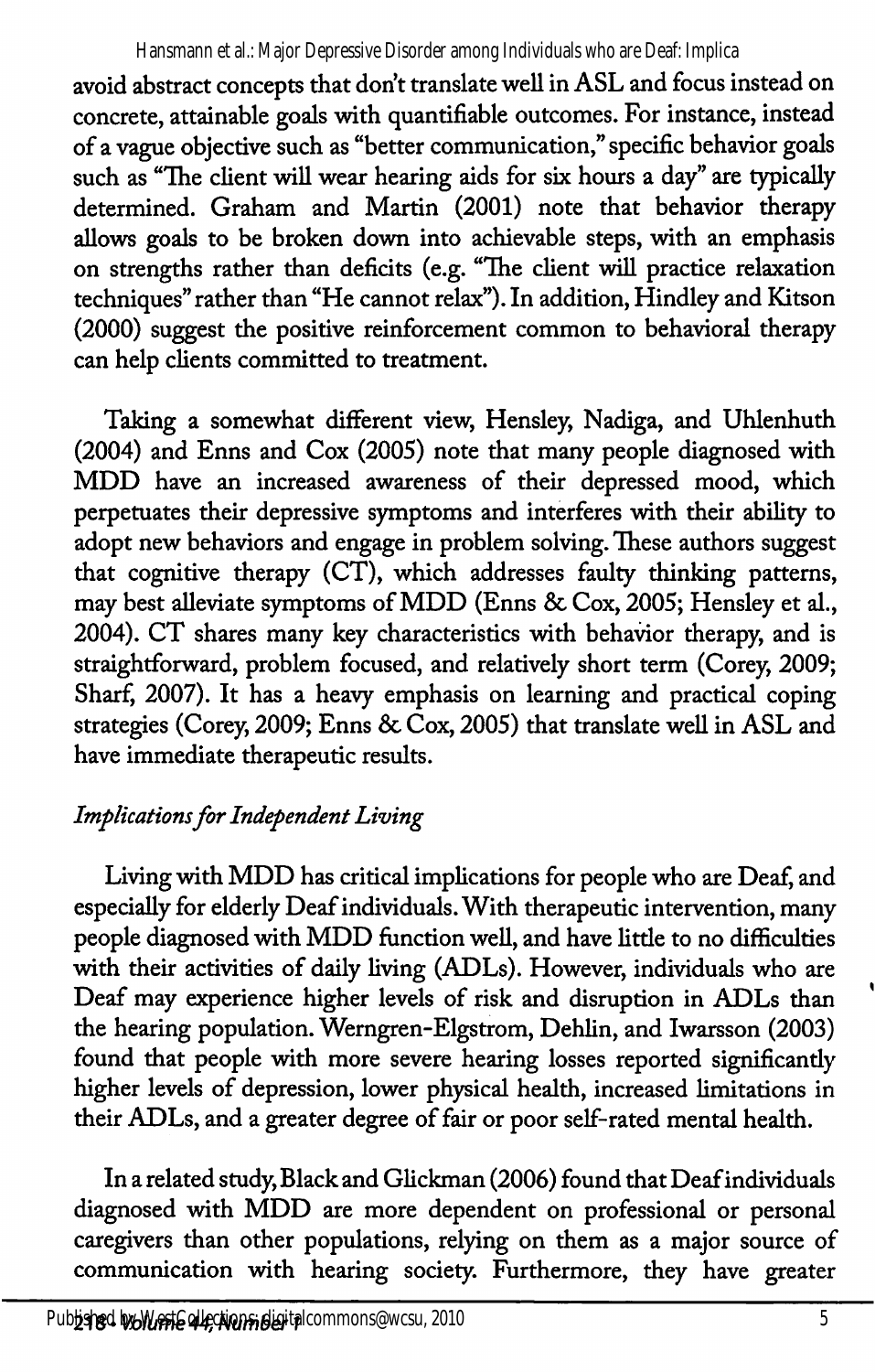#### *JADARA, Vol. 44, No. 1 [2010], Art. 5*

propensity for hospitalization or psychological decompensation if care giving is disrupted due to illness, job changes, or death (Black & Glickman, 2006). Elderly prelingual Deaf people with depressive symptoms are especially at risk for difficulties in independent living. Werngren-Elgstrom, et al. (2003) found that among elderly Deaf people, communication problems associated with their disability may increase feelings of isolation and have a strong negative impact on well-being and functionality.

### Implications for Vocational Rehabilitation

In addition to challenges in independent living. Deaf people with MDD are more likely than their hearing counterparts to need assistance with work-related issues (Black & Glickman, 2006). Thus, people who are Deaf and diagnosed with MDD may need and clearly benefit from vocational rehabilitation services (Boutin 8c Wilson, 2009). However, to maximize positive outcomes, rehabilitation counselors need meaningfiil training in service provision for this unique group. Perhaps most importantly, rehabilitation counselors working with people who are Deaf and have MDD need a thorough knowledge of Deaf culture and ASL (Senghas & Monaghan, 2002). In addition, counselors must be prepared to provide their Deaf clients with appropriate screening and assessment instruments (Blennerhassett, 2000; Rogers, 2005; Saladin, 2008). The counselor's level of proficiency in ASL, knowledge of Deaf culture, and experience in assessment and job placement are critical to the individual's successful rehabilitation (Rosengreen, Saladin, 8c Hansmann, 2009; Saladin 8c Hansmann, 2009).

Professionals who are not fluent in sign language are at a disadvantage when assessing the mental health of individuals who are Deaf because many assessments rely on language-based interactions and observation of the patient's behavior. Misunderstandings of the subtleties of some Deaf behaviors may lead to erroneous assessment results. Therefore, rehabilitation counselors are encouraged to utilize professionals who are experienced in working with Deaf clients for referred services such as vocational and psychiatric assessment whenever possible to minimize the risks of under, over, or misdiagnoses of MDD (DeVinney 8c Murphy, 2002; Mounty 8c Martin, 2005; Zazove et al., 2006).

Lastly but certainly not least, counselors working with the Deaf community are encouraged to solicit their involvement in improving mental health service delivery and reducing attitudinal, perceptual, and procedural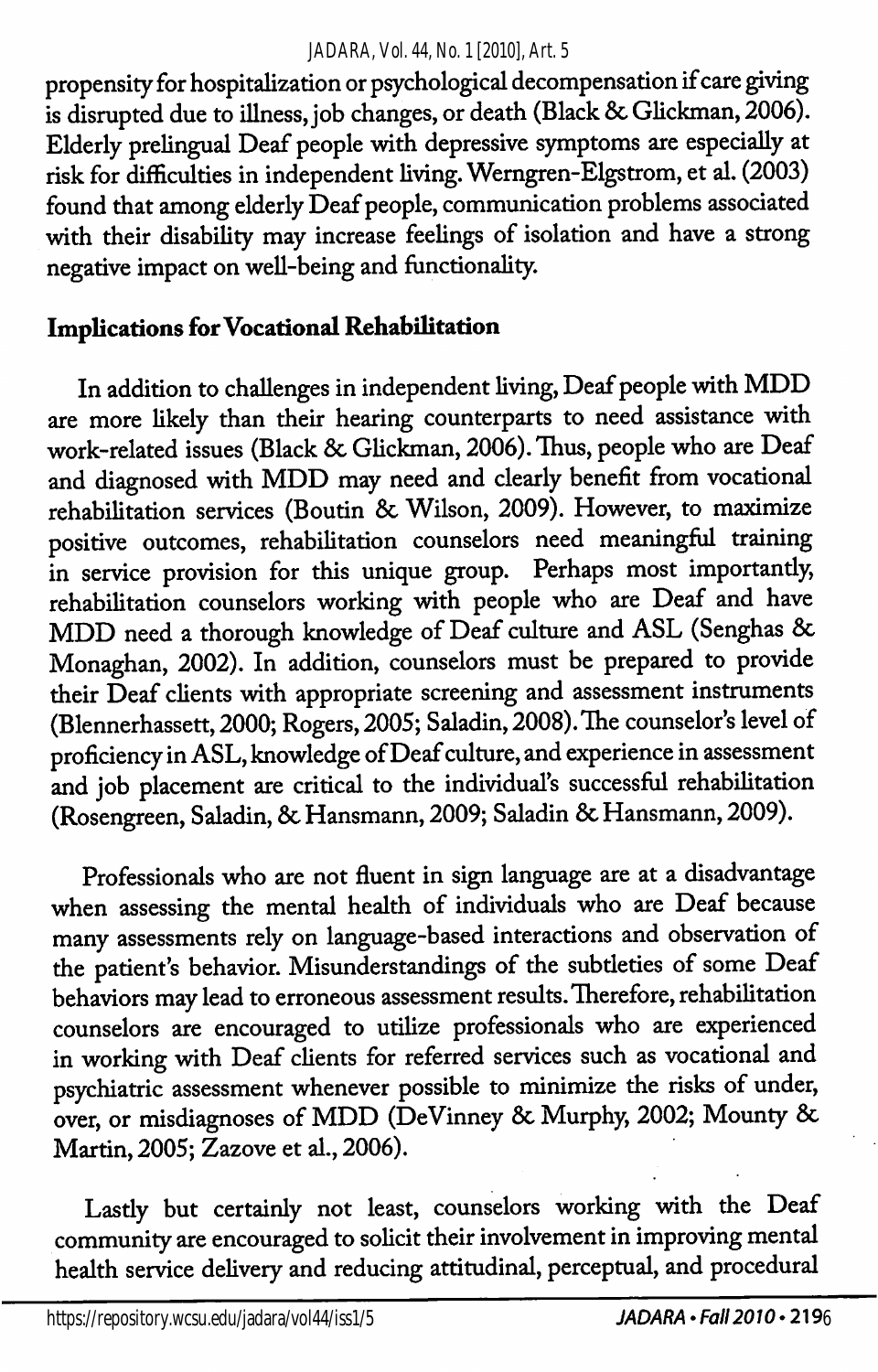Hansmann et al.: Major Depressive Disorder among Individuals who are Deaf: Implica

barriers that can limit quality employment outcomes (Boutin, 2009; Gilbride, Stensrud, Ehlers, Evans, & Peterson, 1997). Importantly, working with the Deaf community to develop an understanding of workplace expectations of potential employees who are Deaf and who have MDD may be facilitate positive vocational placements for this population (Rosengreen, Saladin, & Hansmann, 2009).

Contact Information

Shawn P. Saladin HSHW 1.126 1201 W. University Drive Edinburg,TX 78539 ssaladin@utpa.edu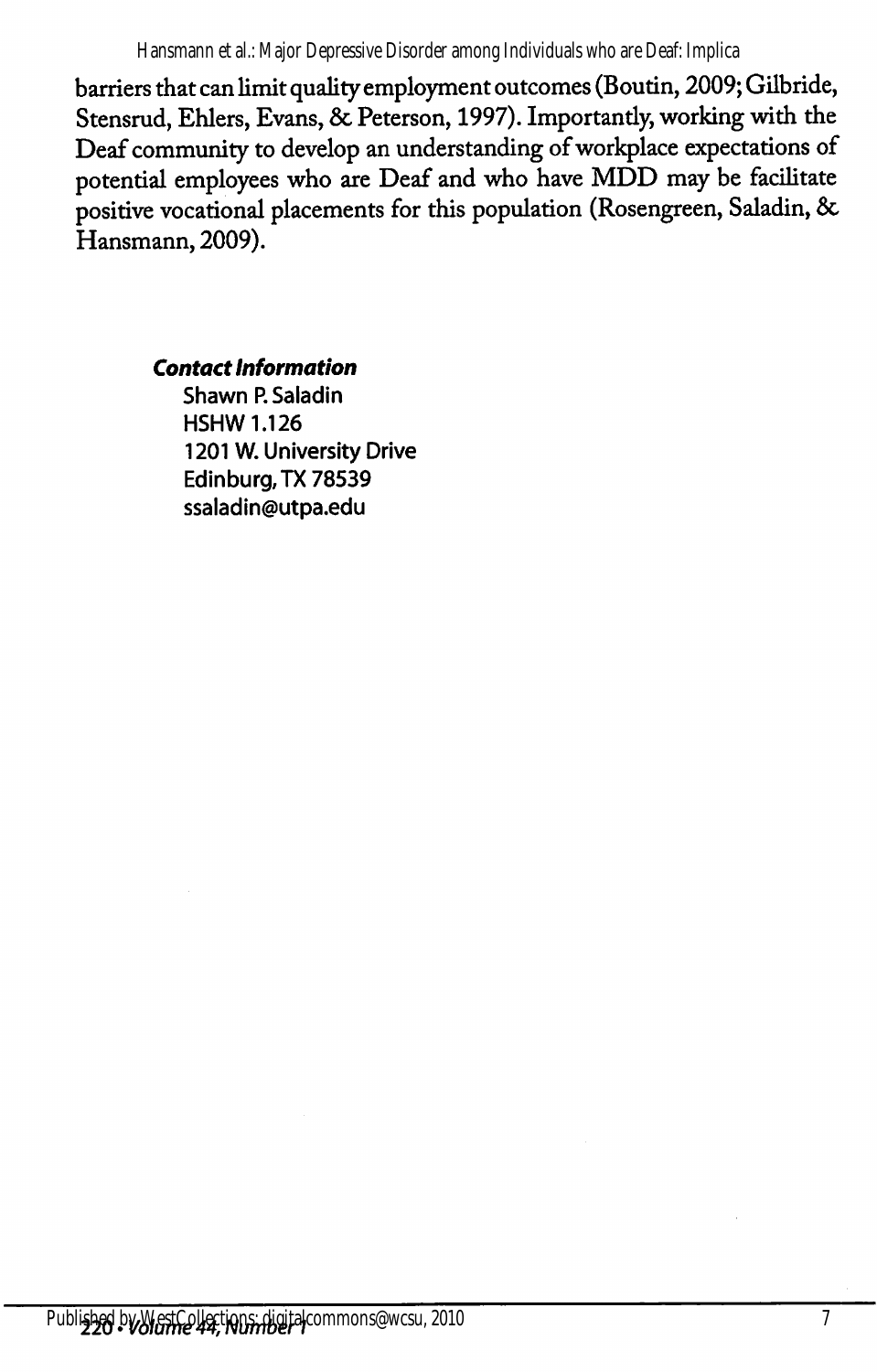#### References

- Allen C. K. (1990). Allen cognitive level (ACL) test. Colchester, CT: S&S Arts ScCrafts.
- American Psychological Association (2000). Diagnostic and statistical manual of mental disorders ( $4<sup>th</sup>$  ed., text revision). Washington, DC: Author.
- Andrews, J. F., Leigh, I. W., & Weiner, M. T. (2004). Deaf people: Evolving perspectives from psychology, education, and sociology. New York: Pearson Education, Inc.
- Beck, A. T., Steer, R. A., 8c Brown, G. K. (1996). Beck depression inventory-II. San Antonio: Pearson.
- Black, P. A. 8c Glickman, N. S. (2006). Demographics, psychiatric diagnoses, and other characteristics of North American deaf and hard-of-hearing inpatients. Journal of Deaf Studies and Deaf Education, 11(3), 303-321. doi: 10.1093/deafed/enj042
- Blennerhassett, L. (2000). Psychological assessments. In N. Kitson & P. Hindley (Eds.), Mental health and deafness (pp. 185-205). London: Whurr Publishers LTD.
- Boutin, D. L. (2009). The impact of college training and vocational rehabilitation services on employment of consumers with hearing loss. JADARA, 42(2), 73-89. Retrieved from Academic Search Complete database.
- Boutin, D. L., 8c Wilson, K. (2009). An analysis of vocational rehabilitation services for consumers with hearing impairments who received college or university training. Rehabilitation Counseling Bulletin, 52(3), 156-166. Retrieved from Academic Search Complete database.
- Corey, G. (2009). Theory and practice of counseling and psychotherapy (8th ed.). Pacific Grove, CA: Brooks/Cole.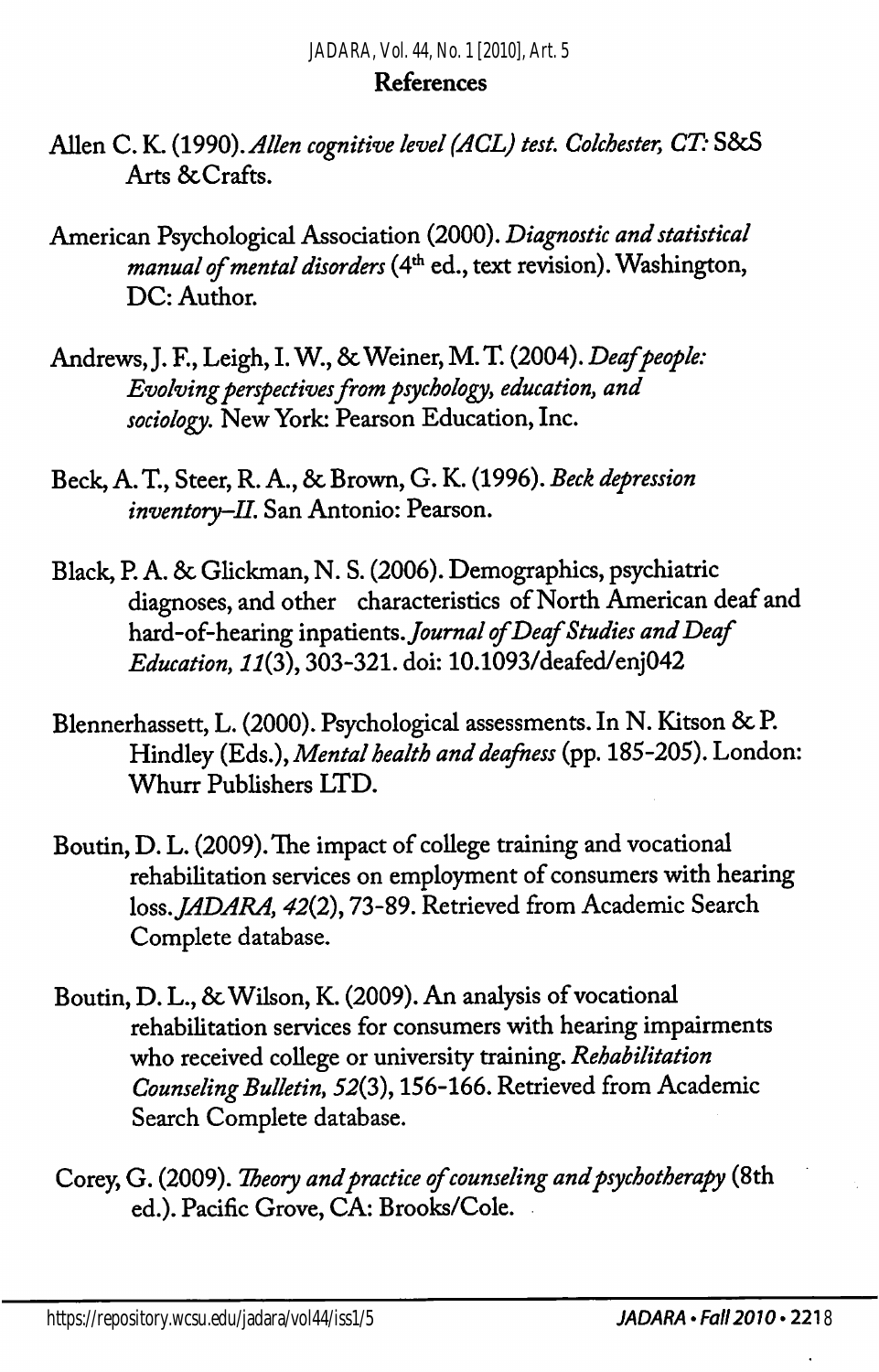Hansmann et al.: Major Depressive Disorder among Individuals who are Deaf: Implica

- Dardennes, R. M., Lafuma, A., Fagnani, F., Pribil, C., Bisserbe, J.C., 6c Berdeaux, G. (2000). Economic assessment of a maintenance treatment strategy in prevention of recurrent depressive disorder. Value In Health, 3(1), 40-47. doi:10.1046/j.1524-4733.2000.31005.x
- Denmark, J. C. (1985). A study of 250 patients referred to a department of psychiatry for the deaf. British Journal of Psychiatry, 46,282-286.
- Denmark, J. C., & Elderidge, R. W. (1969). Psychiatric services for the deaf. The Lancet, 294(7614) 259-262. doi:10.1016/S0140-6736(69)90021-X
- DeVinney, J. & Murphy, S. (2002). Mental health experiences and deafness. Psychiatric and Rehabilitation Journal, 25(3), 304-309. Retrieved from Academic Search Complete database.
- Enns, M. W. 6c Cox, B.}. (2005). Psychosocial and clinical predictors of symptom persistence vs. remission in major depressive disorder. Canadian Journal of Psychiatry, 50(12), 769-777.
- Gilbride, D., Stensrud, R., Ehlers, C., Evans, E., 6c Peterson, C. (1997). Employers' attitudes toward hiring persons with disabilities and vocational rehabilitation services. Journal of Rehabilitation, 66(4), 17-23. Retrieved from Social Sciences Full Text database.
- Graham, J. & Martin, M. (2001). Ballantyne's deafness (6th ed.). Philidelphia: Whurr Publishers Ltd.
- Hensley, P. L., Nadiga, D., & Uhlenhuth, E. H. (2004). Long-term effectiveness of cognitive therapy in major depressive disorder. Depression and Anxiety, 20, l-7.doi: 10.1002/da.20022
- Hindley, P. & Kitson, N. (2000). Mental health and deafness. Philadelphia: Whurr Publishers Ltd.
- Kvam, M. H., Loeb, M., & Tambs, K. (2007). Mental health in deaf adults: Symptoms of anxiety and depression among hearing and deaf individuals. Journal of Deaf Studies and Deaf Education, 12 (1), 1-7. doi: 10.1093/deafed/enl015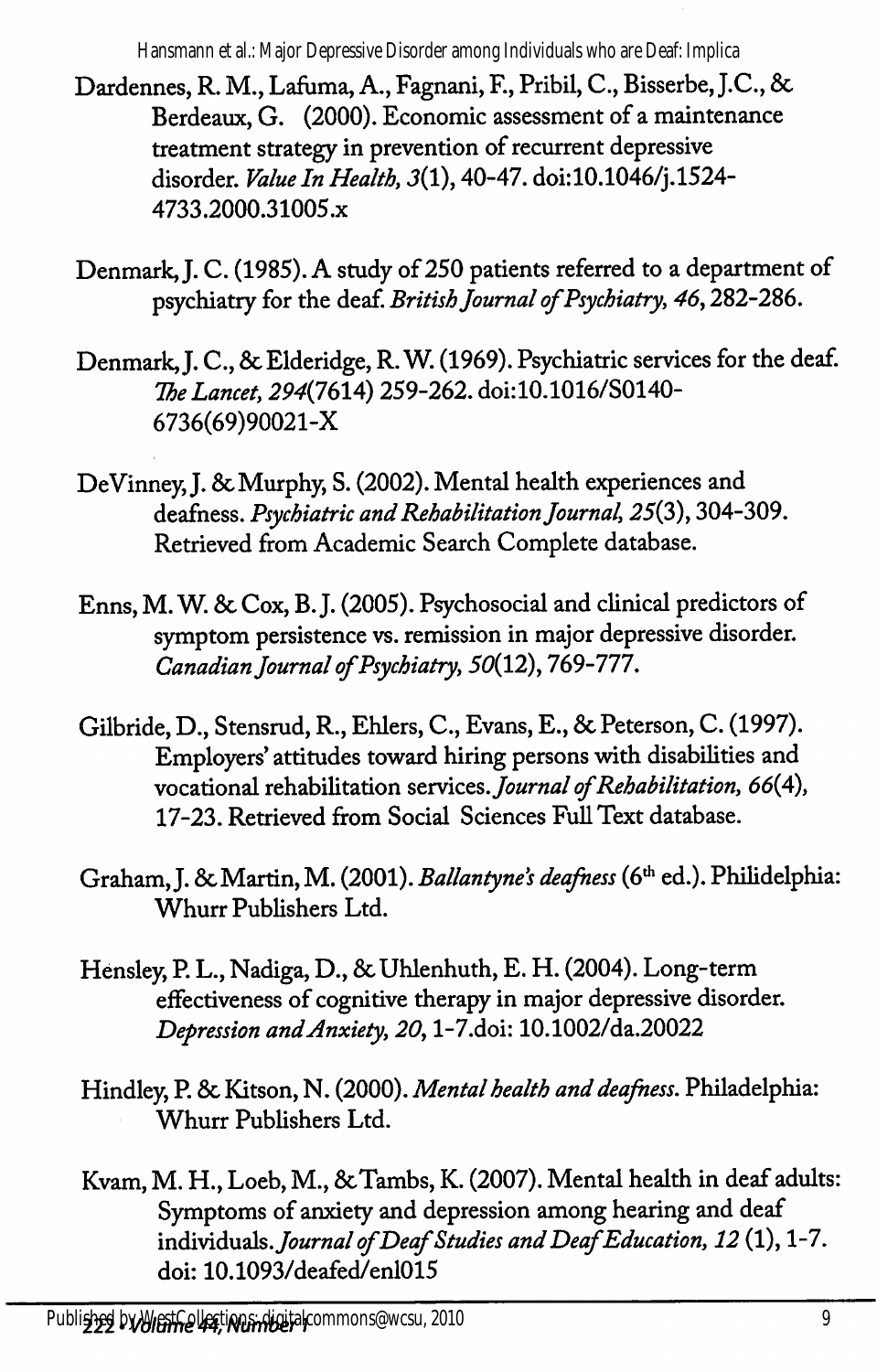- Mounty, J. L., & Martin, D. S. (2005). Assessing deaf adults: Critical issues in testing and evaluation. Washington,  $\breve{\textrm{DC}}$ : Gallaudet University Press. National Institute of Mental Health. (2008). The numbers count: Mental disorders in America. Retrieved from http://webcache. googleusercontent.com/search?q=cache:sUloyNbpAN4J:www. naminys.org/Downloads/PDF/Ihe%2520Numbers%2520Count %2520%2520Mental%2520Disorders%2520in%2520America%25 20(NIMH).doc+14.8+milhon+adults+MDD+major+depressive+dis order+diagnosis+prevalence+NIMH6ccd=16dil=en6cct=clnk6cgl=u s6dr=lang\_en
- Rogers, P. (2005). Sign language interpretation in testing environments. In J. L. Mounty & D. S. Martin, (Eds.), Assessing deaf adults: Critical issues in testing and evaluation (pp. 109-122). Washington, DC: Gallaudet University Press.
- Rosengreen, K. M., Saladin, S. P. & Hansmann, S. (2009). Differences in workplaceexpectations between deaf workers and hearing employers. JADARA, 42(3), 131-151.
- Saladin, S. P. (2008). Assessment of individuals who are deaf or hard of hearing. In B. F. Bolton & R. Parker (Eds.), Handbook of measurement and evaluation in rehabilitation (4th edition, pp. 463- 495). Gaithersburg, MD: Aspen Publishers, Inc.
- Saladin, S. P. 6c Hansmann, S. (2009). Hearing loss, deafness, and related vestibular disorders. In M. G. Brodwin, F. W^ Siu, J. Howard, 6c E. R. Brodwin (Eds.), Medical, Psychosocial, and Vocational Aspects of Disability (3<sup>rd</sup> edition, pp. 155-170). Athens, GA: Elliott 6c Fitzpatrick, Inc.
- Scheetz, N. A. (2004). Psychosocial aspects of deafness. New York: Pearson Education, Inc.
- Senghas, R. J. & Monaghan, L. (2002). Signs of their times: Deaf communities and the culture of language. Annual Reviews Anthropology, 31,69-97.
- Sharf, R. S. (2007). Theories of psychotherapy and counseling: Concepts and cases (3rd ed.). Belmont, CA: Brooks Cole.